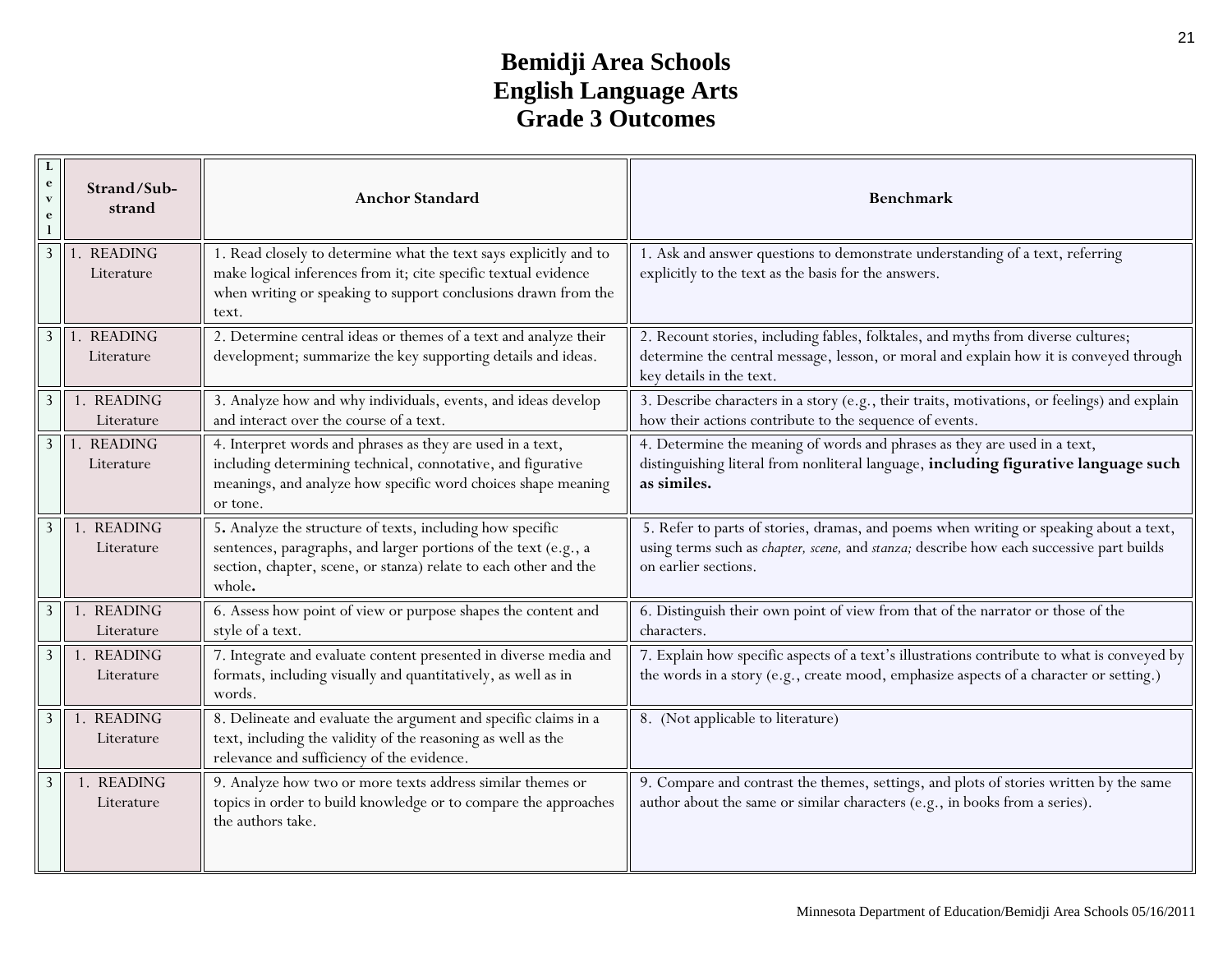|                                                               |                                               |                                                                                                                                                                                                                 | 22                                                                                                                                                                                                                                                                          |
|---------------------------------------------------------------|-----------------------------------------------|-----------------------------------------------------------------------------------------------------------------------------------------------------------------------------------------------------------------|-----------------------------------------------------------------------------------------------------------------------------------------------------------------------------------------------------------------------------------------------------------------------------|
| $\bf{L}$<br>$\mathbf{e}$<br>$\mathbf{v}$<br>$\mathbf e$<br>-1 | Strand/Sub-<br>strand                         | <b>Anchor Standard</b>                                                                                                                                                                                          | Benchmark                                                                                                                                                                                                                                                                   |
| $\mathfrak{Z}$                                                | <b>READING</b><br>Literature                  | 10. Read and comprehend complex literary and information<br>texts independently and proficiently.                                                                                                               | 10. By the end of the year, read and comprehend literature and other texts including<br>stories, drama, and poetry, in the grades 2-3 text complexity band proficiently and<br>independently.<br>a. Self-select texts for personal enjoyment, interest, and academic tasks. |
| $\mathbf{3}$                                                  | 2. READING<br>Informational<br>Text           | 1. Read closely to determine what the text says explicitly and to<br>make logical inferences from it; cite specific textual evidence<br>when writing or speaking to support conclusions drawn from the<br>text. | 1. Ask and answer questions to demonstrate understanding of a text, referring explicitly<br>to the text as the basis for the answers.                                                                                                                                       |
| $\overline{3}$                                                | $\vert$ 2. READING<br>Informational<br>Text   | 2. Determine central ideas or themes of a text and analyze their<br>development; summarize the key supporting details and ideas.                                                                                | 2. Determine the main idea of a text; recount the key details and explain how they<br>support the main idea.                                                                                                                                                                |
| $\overline{3}$                                                | 2. READING<br>Informational<br>Text           | 3. Analyze how and why individuals, events, and ideas develop<br>and interact over the course of a text.                                                                                                        | 3. Describe the relationship between a series of historical events, scientific ideas or<br>concepts, or steps in technical procedures in a text, using language that pertains to time,<br>sequence, and cause/effect.                                                       |
|                                                               | $3$   2. READING<br>Informational<br>Text     | 4. Interpret words and phrases as they are used in a text,<br>including determining technical, connotative, and figurative<br>meanings, and analyze how specific word choices shape meaning<br>or tone.         | 4. Determine the meaning of general academic and domain-specific words and<br>phrases in a text relevant to a grade 3 topic or subject area.                                                                                                                                |
| $\mathbf{3}$                                                  | $\sqrt{2}$ . READING<br>Informational<br>Text | 5. Analyze the structure of texts, including how specific<br>sentences, paragraphs, and larger portions of the text (e.g., a<br>section, chapter, scene, or stanza) relate to each other and the<br>whole.      | 5. Use text features and search tools (e.g., key words, sidebars, hyperlinks) to locate<br>information relevant to a given topic efficiently.                                                                                                                               |
| $\overline{3}$                                                | 2. READING<br>Informational<br>Text           | 6. Assess how point of view or purpose shapes the content and<br>style of a text.                                                                                                                               | 6. Distinguish their own point of view from that of the author of a text.                                                                                                                                                                                                   |
| $\mathbf{3}$                                                  | $\vert$ 2. READING<br>Informational<br>Text   | 7. Integrate and evaluate content presented in diverse media and<br>formats, including visually and quantitatively, as well as in<br>words.                                                                     | 7. Use information gained from illustrations (e.g., maps, photographs) and the words in<br>a text to demonstrate understanding of the text (e.g., where, when, why, and how key<br>events occur).                                                                           |
|                                                               | $3$ 2. READING<br>Informational<br>Text       | 8. Delineate and evaluate the argument and specific claims in a<br>text, including the validity of the reasoning as well as the<br>relevance and sufficiency of the evidence.                                   | 8. Describe the logical connection between particular sentences and paragraphs in a<br>text (e.g., comparison, cause/effect, first/second/third in a sequence).                                                                                                             |
| 3                                                             | 2. READING<br>Informational<br>Text           | 9. Analyze how two or more texts address similar themes or<br>topics in order to build knowledge or to compare the approaches<br>the authors take.                                                              | 9. Compare and contrast the most important points and key details presented in two<br>texts on the same topic.                                                                                                                                                              |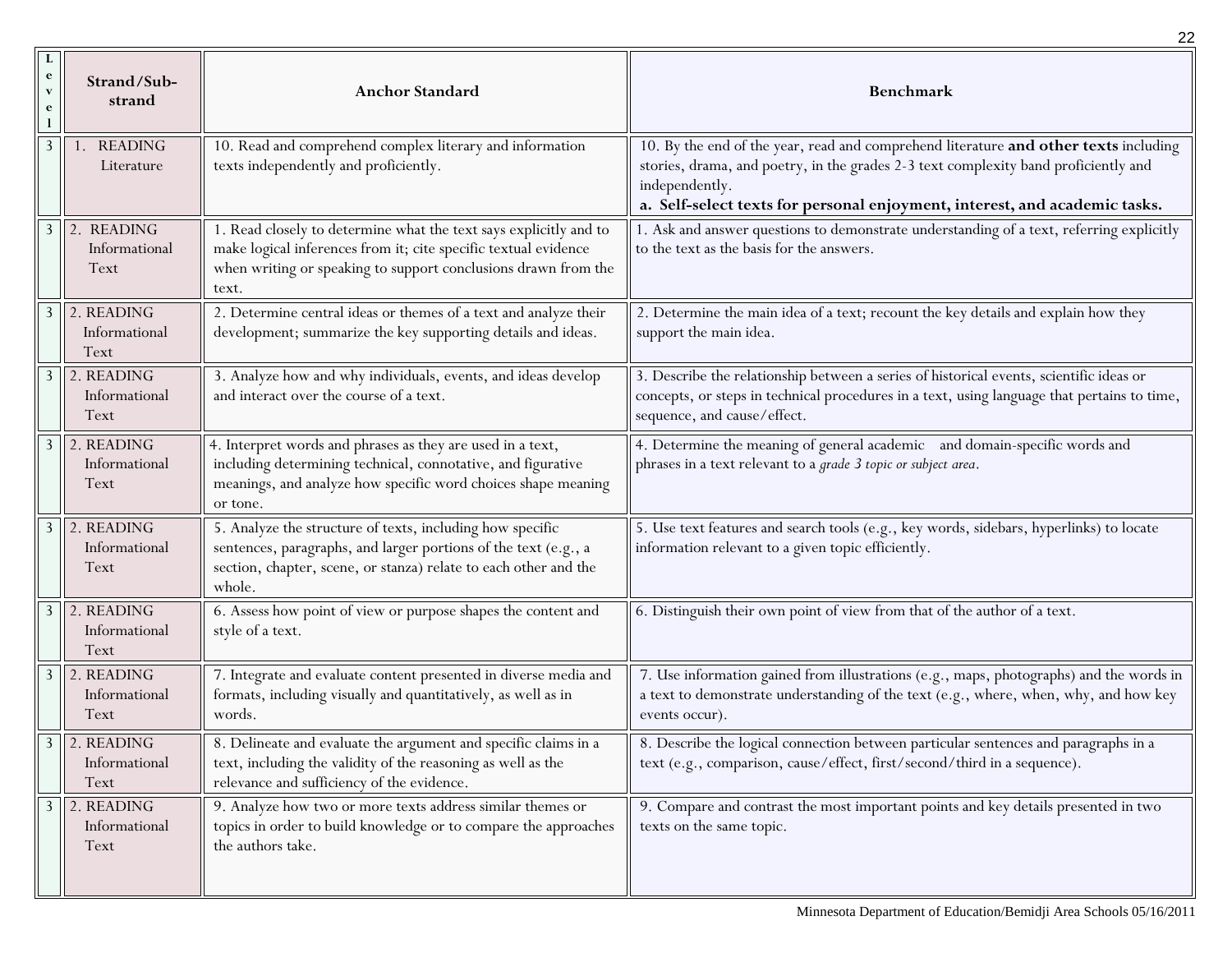|                                                   |                                        |                                                                                                                                                                                                 | 23                                                                                                                                                                                                                                                                                                                                                                                                                                                                                    |
|---------------------------------------------------|----------------------------------------|-------------------------------------------------------------------------------------------------------------------------------------------------------------------------------------------------|---------------------------------------------------------------------------------------------------------------------------------------------------------------------------------------------------------------------------------------------------------------------------------------------------------------------------------------------------------------------------------------------------------------------------------------------------------------------------------------|
| L<br>$\mathbf{e}$<br>$\mathbf{v}$<br>$\mathbf{e}$ | Strand/Sub-<br>strand                  | <b>Anchor Standard</b>                                                                                                                                                                          | <b>Benchmark</b>                                                                                                                                                                                                                                                                                                                                                                                                                                                                      |
| 3                                                 | 2. READING<br>Informational<br>Text    | 10. Read and comprehend complex literary and information<br>texts independently and proficiently.                                                                                               | 10. By the end of the year, read and comprehend informational texts, including<br>history/social studies, science, and technical texts, at the high end of the grades 2-3<br>text complexity band independently and proficiently.<br>a. Self-select texts for personal enjoyment, interest, and academic tasks.                                                                                                                                                                       |
|                                                   | 3 3. READING<br>Foundational<br>Skills | 0. No related anchor standard                                                                                                                                                                   | 3. Know and apply grade-level phonics and word analysis skills in decoding words.<br>a. Identify and know the meaning of the most common prefixes and derivational<br>suffixes.<br>b. Decode words with common Latin suffixes.<br>c. Decode multisyllable words.<br>d. Read grade-appropriate irregularly spelled words, including high-frequency<br>words.                                                                                                                           |
| 3                                                 | 3. READING<br>Foundational<br>Skills   | 0. No related anchor standard                                                                                                                                                                   | 4. Read with sufficient accuracy and fluency to support comprehension.<br>a. Read grade-level text with purpose and understanding.<br>b. Read grade-level prose and poetry orally with accuracy, appropriate rate, and<br>expression on successive readings.<br>c. Use context to confirm or self-correct word recognition and understanding<br>rereading as necessary.                                                                                                               |
|                                                   | 6. WRITING                             | 1. Write arguments to support claims in an analysis of<br>substantive topics or texts, using valid reasoning and relevant and<br>sufficient evidence.                                           | 1. Write opinion pieces on topics or texts, supporting a point of view with reasons.<br>a. Introduce the topic or text they are writing about, state an opinion, and create an<br>organizational structure that lists reasons.<br>b. Provide reasons that support the opinion.<br>c. Use linking words and phrases (e.g., because, therefore, since, for example) to connect<br>opinion and reasons.<br>d. Provide a concluding statement or section.                                 |
|                                                   | 6. WRITING                             | 2. Write informative/explanatory texts to examine and convey<br>complex ideas and information clearly and accurately through the<br>effective selection, organization, and analysis of content. | 2. Write informative / explanatory texts to examine a topic and convey ideas and<br>information clearly.<br>a. Introduce a topic and group related information together; include illustrations<br>when useful to aiding comprehension.<br>b. Develop the topic with facts, definitions, and details.<br>c. Use linking words and phrases (e.g., also, another, and, more, but) to connect ideas<br>within categories of information.<br>d. Provide a concluding statement or section. |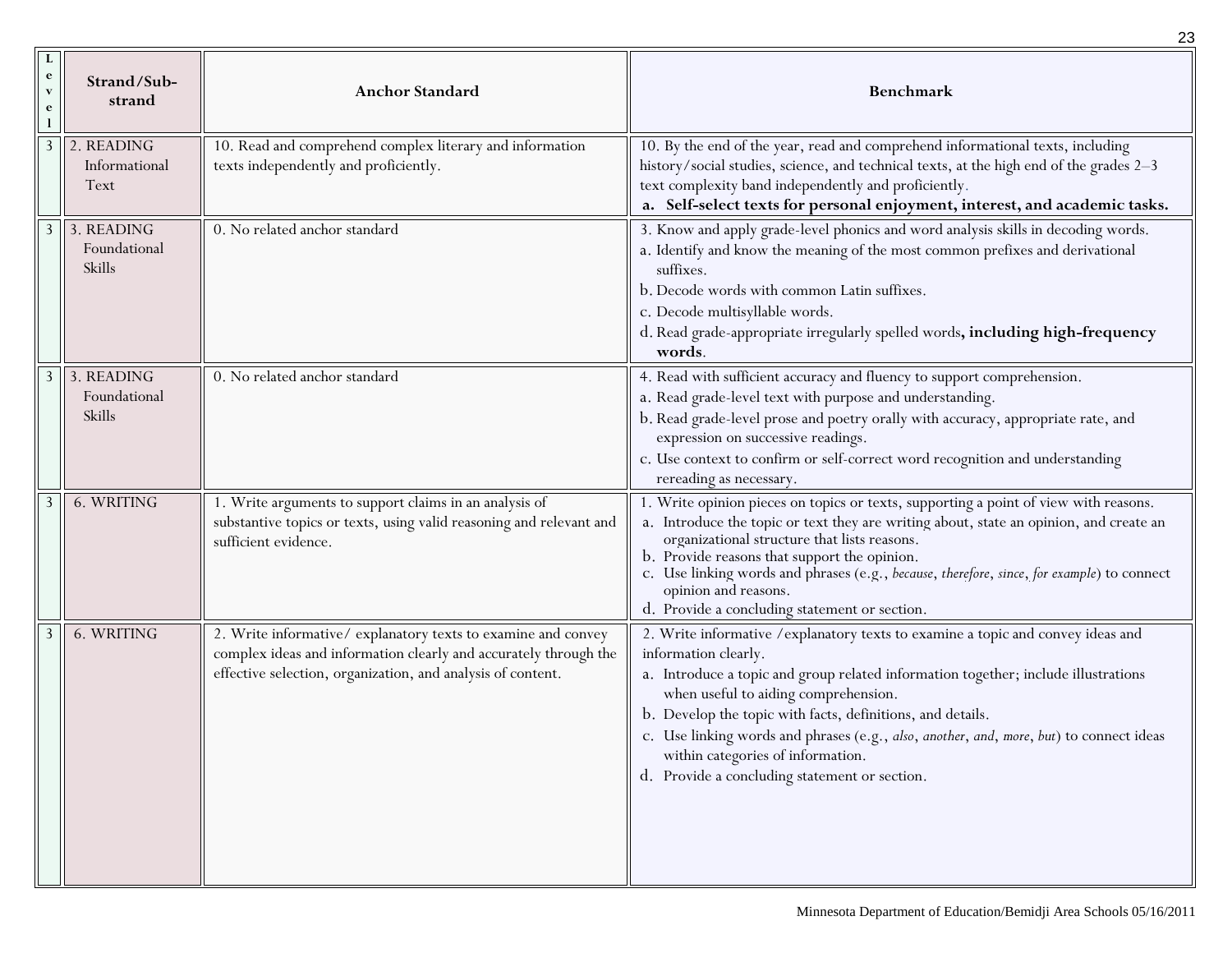|                                   |                       |                                                                                                                                                                                                                | 24                                                                                                                                                                                                                                                                                                                                                                                                                                                                                                                                                                        |
|-----------------------------------|-----------------------|----------------------------------------------------------------------------------------------------------------------------------------------------------------------------------------------------------------|---------------------------------------------------------------------------------------------------------------------------------------------------------------------------------------------------------------------------------------------------------------------------------------------------------------------------------------------------------------------------------------------------------------------------------------------------------------------------------------------------------------------------------------------------------------------------|
| $\mathbf{e}$<br>$\mathbf{V}$<br>e | Strand/Sub-<br>strand | <b>Anchor Standard</b>                                                                                                                                                                                         | <b>Benchmark</b>                                                                                                                                                                                                                                                                                                                                                                                                                                                                                                                                                          |
| 3                                 | 6. WRITING            | 3. Write narratives and other creative texts to develop real<br>or imagined experiences or events using effective technique,<br>well-chosen details, and well-structured event sequences.                      | 3. Write narratives and other creative texts to develop real or imagined<br>experiences or events using effective technique, descriptive details, and clear event<br>sequences.<br>a. Establish a situation and introduce a narrator and/or characters; organize an event<br>sequence that unfolds naturally.<br>b. Use dialogue and descriptions of actions, thoughts, and feelings to develop<br>experiences and events or show the response of characters to situations.<br>c. Use temporal words and phrases to signal event order.<br>d. Provide a sense of closure. |
| 3                                 | 6. WRITING            | 4. Produce clear and coherent writing in which the<br>development, organization, and style are appropriate to task,<br>purpose, and audience.                                                                  | 4. With guidance and support from adults, produce writing in which the development<br>and organization are appropriate to task and purpose. (Grade-specific expectations for<br>writing types are defined in standards 1-3 above.)                                                                                                                                                                                                                                                                                                                                        |
|                                   | 6. WRITING            | 5. Use a writing process to develop and strengthen writing as<br>needed by planning, drafting, revising, editing, rewriting, or<br>trying a new approach.                                                      | 5. With guidance and support from peers and adults, use a writing process to<br>develop and strengthen writing as needed by planning, drafting, revising, and editing.<br>(Editing for conventions should demonstrate command of Language standards 1-3 up<br>to and including grade 3 on page 41-42.)                                                                                                                                                                                                                                                                    |
| 3                                 | 6. WRITING            | 6. Use technology, including the Internet, to produce and<br>publish writing and to interact and collaborate with others.                                                                                      | 6. With guidance and support from adults, use technology to produce and publish<br>writing (using keyboarding skills) as well as to interact and collaborate with others.                                                                                                                                                                                                                                                                                                                                                                                                 |
| 3                                 | 6. WRITING            | 7. Conduct short as well as more sustained research projects<br>based on focused questions, demonstrating understanding of the<br>subject under investigation.                                                 | 7. Conduct short research projects that build knowledge about a topic.                                                                                                                                                                                                                                                                                                                                                                                                                                                                                                    |
| 3                                 | 6. WRITING            | 8. Gather relevant information from multiple print and digital<br>sources, assess the credibility and accuracy of each source, and<br>integrate the information while avoiding plagiarism.                     | 8. Recall information from experiences or gather information from print and digital<br>sources; take brief notes on sources and sort evidence into provided categories.                                                                                                                                                                                                                                                                                                                                                                                                   |
| 3                                 | 6. WRITING            | 9. Draw evidence from literary or informational texts to support<br>analysis, reflection, and research.                                                                                                        | 9. (Begins in grade 4)                                                                                                                                                                                                                                                                                                                                                                                                                                                                                                                                                    |
|                                   | 6. WRITING            | 10. Write routinely over extended time frames (time for<br>research, reflection, and revision) and shorter time frames (a<br>single sitting or a day or two) for a range of tasks, purposes, and<br>audiences. | 10. Write routinely over extended time frames (time for research, reflection, and<br>revision) and shorter time frames (a single sitting or a day or two) for a range of<br>discipline-specific tasks, purposes, and audiences.<br>a. Independently select writing topics and formats for personal<br>enjoyment, interest, and academic tasks.                                                                                                                                                                                                                            |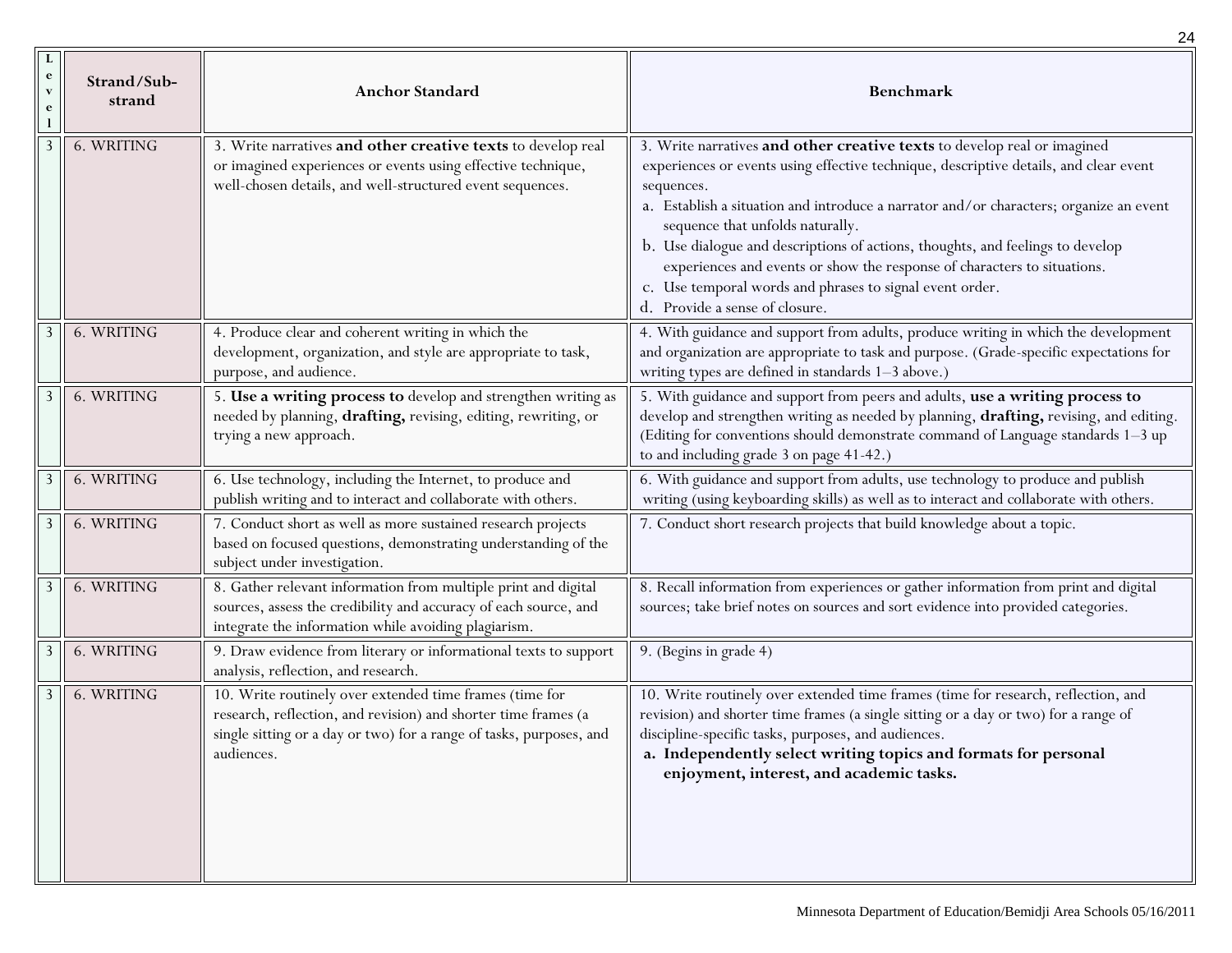| $\bf{L}$<br>$\mathbf{e}$<br>$\mathbf{v}$<br>e | Strand/Sub-<br>strand                                                         | <b>Anchor Standard</b>                                                                                                                                                                                               | <b>Benchmark</b>                                                                                                                                                                                                                                                                                                                                                                                                                                                                                                                                                                                                                                                                                                                                                                                                                                                                                                                                                                                 |
|-----------------------------------------------|-------------------------------------------------------------------------------|----------------------------------------------------------------------------------------------------------------------------------------------------------------------------------------------------------------------|--------------------------------------------------------------------------------------------------------------------------------------------------------------------------------------------------------------------------------------------------------------------------------------------------------------------------------------------------------------------------------------------------------------------------------------------------------------------------------------------------------------------------------------------------------------------------------------------------------------------------------------------------------------------------------------------------------------------------------------------------------------------------------------------------------------------------------------------------------------------------------------------------------------------------------------------------------------------------------------------------|
|                                               |                                                                               |                                                                                                                                                                                                                      |                                                                                                                                                                                                                                                                                                                                                                                                                                                                                                                                                                                                                                                                                                                                                                                                                                                                                                                                                                                                  |
|                                               | 8. SPEAKING,<br>VIEWING,<br>LISTENING,<br><b>AND MEDIA</b><br><b>LITERACY</b> | 1. Prepare for and participate effectively in a range of<br>conversations and collaboration with diverse partners, building<br>on others' ideas and expressing their own clearly and<br>persuasively.                | 1. Engage effectively in a range of collaborative discussions (one-on-one, in groups, and<br>teacher-led) with diverse partners on <i>grade 3 topics and texts</i> , building on others' ideas<br>and expressing their own clearly.<br>a. Come to discussions prepared, having read or studied required material; explicitly<br>draw on that preparation and other information known about the topic to explore<br>ideas under discussion.<br>b. Follow agreed-upon rules for discussions (e.g., gaining the floor in respectful ways,<br>listening to others with care, speaking one at a time about the topics and texts under<br>discussion).<br>c. Ask questions to check understanding of information presented, stay on topic, and<br>link their comments to the remarks of others.<br>d. Explain their own ideas and understanding in light of the discussion.<br>e. Cooperate and compromise as appropriate for productive group<br>discussion.<br>f. Follow multi-step oral directions. |
| 3                                             | 8. SPEAKING,<br>VIEWING,<br>LISTENING,<br><b>AND MEDIA</b><br><b>LITERACY</b> | 2. Integrate and evaluate information presented in diverse media<br>and formats, including visually, quantitatively, and orally.                                                                                     | 2. Determine the main ideas and supporting details of a text read aloud or information<br>presented in diverse media and formats, including visually, quantitatively, and orally.                                                                                                                                                                                                                                                                                                                                                                                                                                                                                                                                                                                                                                                                                                                                                                                                                |
| 3                                             | 8. SPEAKING,<br>VIEWING,<br>LISTENING,<br><b>AND MEDIA</b><br><b>LITERACY</b> | 3. Evaluate a speaker's point of view, reasoning, and use of<br>evidence and rhetoric.                                                                                                                               | 3. Ask and answer questions about information from a speaker, offering appropriate<br>elaboration and detail.                                                                                                                                                                                                                                                                                                                                                                                                                                                                                                                                                                                                                                                                                                                                                                                                                                                                                    |
| 3                                             | 8. SPEAKING,<br>VIEWING,<br>LISTENING,<br><b>AND MEDIA</b><br><b>LITERACY</b> | 4. Present information, findings, and supporting evidence such<br>that listeners can follow the line of reasoning and the<br>organization, development, and style are appropriate to task,<br>purpose, and audience. | 4. Report on a topic or text and avoid plagiarism by identifying sources, tell a story, or<br>recount an experience with appropriate facts and relevant, descriptive details, speaking<br>clearly at an understandable pace.                                                                                                                                                                                                                                                                                                                                                                                                                                                                                                                                                                                                                                                                                                                                                                     |
| 3                                             | 8. SPEAKNG,<br>VIEWING,<br>LISTENING,<br><b>AND MEDIA</b><br><b>LITERACY</b>  | 5. Make strategic use of digital media and visual displays of data<br>to express information and enhance understanding of<br>presentations.                                                                          | 5. Create engaging audio recordings of stories or poems that demonstrate fluid reading<br>at an understandable pace; add visual displays when appropriate to emphasize or<br>enhance certain facts or details.                                                                                                                                                                                                                                                                                                                                                                                                                                                                                                                                                                                                                                                                                                                                                                                   |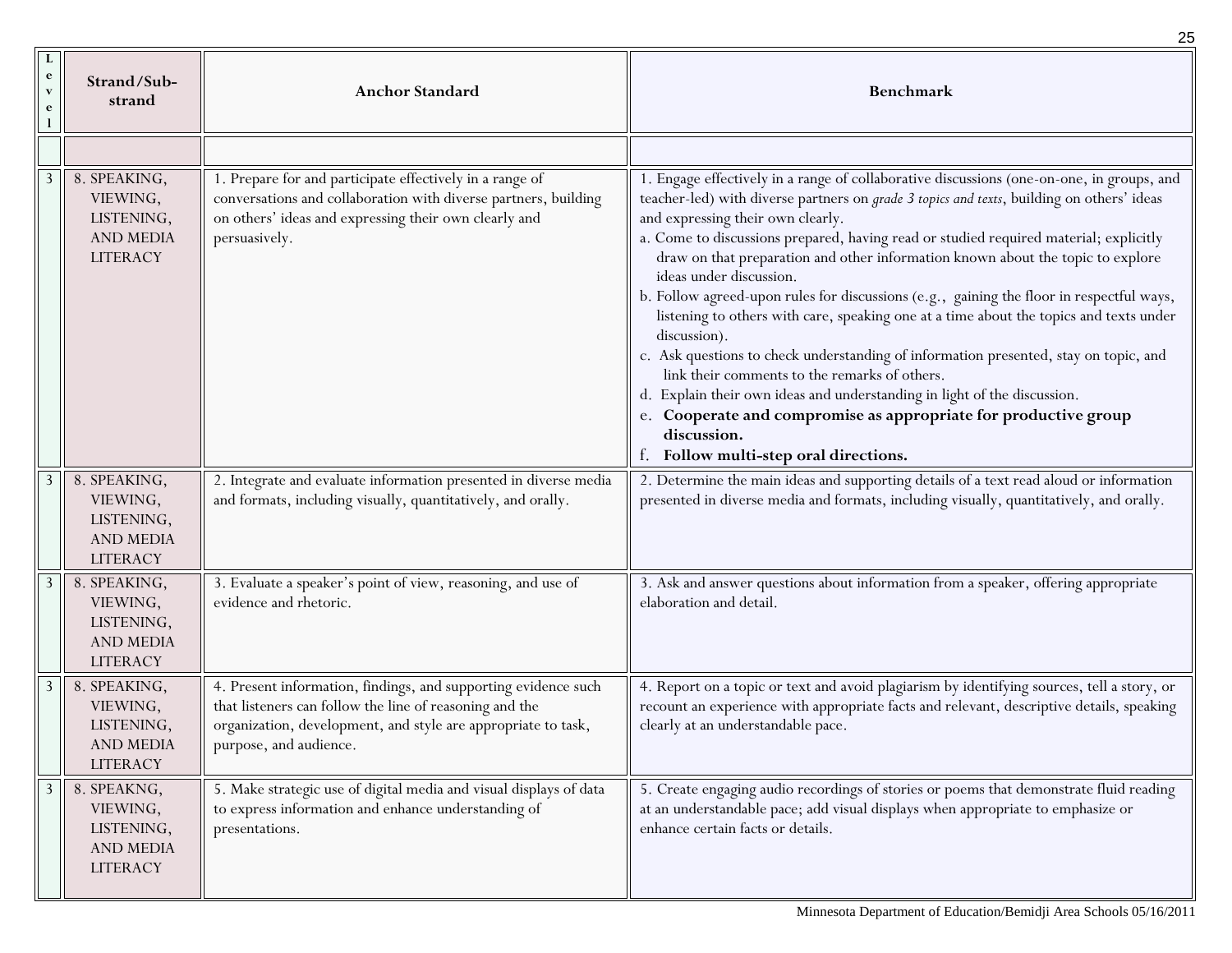|                                               |                                                                               |                                                                                                                                                | 26                                                                                                                                                                                                                                                                                                                                                                                                                                                                                                                                                                                                                                                                                                                                                                                                                   |
|-----------------------------------------------|-------------------------------------------------------------------------------|------------------------------------------------------------------------------------------------------------------------------------------------|----------------------------------------------------------------------------------------------------------------------------------------------------------------------------------------------------------------------------------------------------------------------------------------------------------------------------------------------------------------------------------------------------------------------------------------------------------------------------------------------------------------------------------------------------------------------------------------------------------------------------------------------------------------------------------------------------------------------------------------------------------------------------------------------------------------------|
| $\bf{L}$<br>$\mathbf{e}$<br>$\mathbf{v}$<br>e | Strand/Sub-<br>strand                                                         | <b>Anchor Standard</b>                                                                                                                         | <b>Benchmark</b>                                                                                                                                                                                                                                                                                                                                                                                                                                                                                                                                                                                                                                                                                                                                                                                                     |
| 3                                             | 8. SPEAKING,<br>VIEWING,<br>LISTENING,<br><b>AND MEDIA</b><br><b>LITERACY</b> | 6. Adapt speech to a variety of contexts and communicative<br>tasks, demonstrating command of formal English when indicated<br>or appropriate. | 6. Speak in complete sentences when appropriate to task and situation in order to<br>provide requested detail or clarification. (See grade 3 Language standards 1 and 3 on<br>page 41-42 for specific expectations.)                                                                                                                                                                                                                                                                                                                                                                                                                                                                                                                                                                                                 |
|                                               | 8. SPEAKING,<br>VIEWING,<br>LISTENING,<br><b>AND MEDIA</b><br><b>LITERACY</b> | 7. Critically analyze information found in electronic,<br>print, and mass media and use a variety of these<br>sources.                         | 7. Distinguish among, understand, and use different types of print, digital,<br>and multimodal media.<br>a. Make informed judgments about messages promoted in the mass<br>media (e.g., film, television, radio, magazines, advertisements,<br>newspapers).<br>b. Locate and use information in print, non-print, and digital resources,<br>and identify reasons for choosing information used.<br>c. Check for accuracy in pictures and images.<br>d. Recognize safe practices in personal media communications.                                                                                                                                                                                                                                                                                                    |
| 3                                             | 8. SPEAKING,<br>VIEWING,<br>LISTENING,<br><b>AND MEDIA</b><br><b>LITERACY</b> | 8. Communicate using traditional or digital multimedia<br>formats and digital writing and publishing for a<br>specific purpose.                | 8. With prompting and support, create an individual or shared<br>multimedia work for a specific purpose (e.g., to create or integrate<br>knowledge, to share experiences or information, to persuade, to entertain,<br>or as artistic expression.)<br>With prompting and support, critique each found image under<br>a.<br>consideration for use in a multimedia project for its appropriateness<br>to purpose, its effectiveness in conveying the message, and its effect<br>on the intended audience and justify its use in the project.<br>b. Share the work with an audience.                                                                                                                                                                                                                                    |
| $3 \parallel$                                 | 10. LANGUAGE                                                                  | 1. Demonstrate command of the conventions of standard English<br>grammar and usage when writing or speaking.                                   | 1. Demonstrate command of the conventions of standard English grammar and usage<br>when writing or speaking.<br>a. Explain the function of nouns, pronouns, verbs, adjectives, and adverbs in general<br>and their functions in particular sentences.<br>b. Form and use regular and irregular plural nouns.<br>c. Use abstract nouns (e.g., childhood).<br>d. Form and use regular and irregular verbs.<br>e. Form and use the simple (e.g., I walked; I walk; I will walk) verb tenses.<br>Ensure subject-verb and pronoun-antecedent agreement.*<br>f.<br>Form and use comparative and superlative adjectives and adverbs, and choose<br>g.<br>between them depending on what is to be modified.<br>h. Use coordinating and subordinating conjunctions.<br>Produce simple, compound, and complex sentences.<br>1. |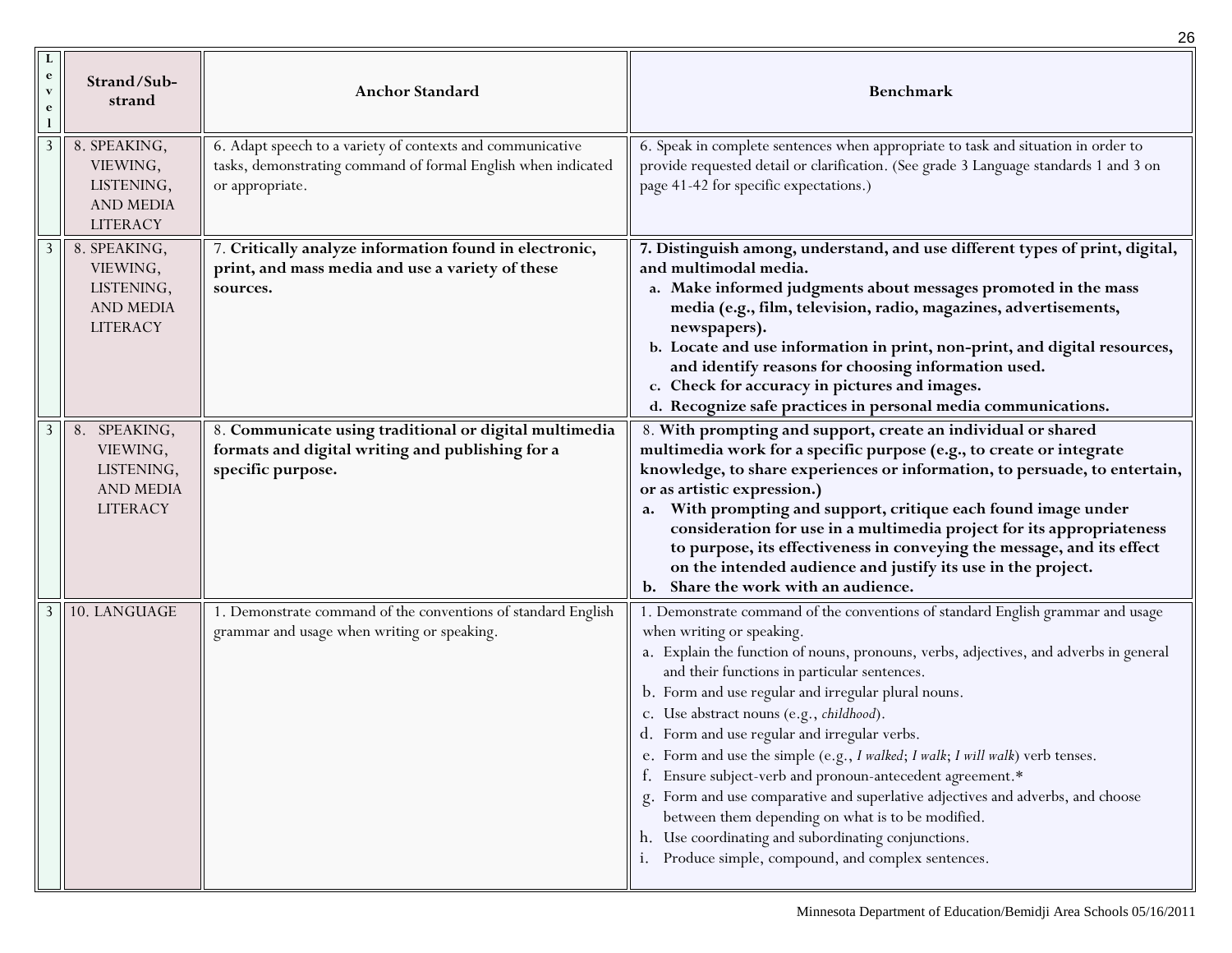|                                                            |                                                                                                                                                                                                                                     | 27                                                                                                                                                                                                                                                                                                                                                                                                                                                                                                                                                                                                                                                                                                                                                    |
|------------------------------------------------------------|-------------------------------------------------------------------------------------------------------------------------------------------------------------------------------------------------------------------------------------|-------------------------------------------------------------------------------------------------------------------------------------------------------------------------------------------------------------------------------------------------------------------------------------------------------------------------------------------------------------------------------------------------------------------------------------------------------------------------------------------------------------------------------------------------------------------------------------------------------------------------------------------------------------------------------------------------------------------------------------------------------|
| $\mathbf{e}$<br>Strand/Sub-<br>$\mathbf{v}$<br>strand<br>e | <b>Anchor Standard</b>                                                                                                                                                                                                              | <b>Benchmark</b>                                                                                                                                                                                                                                                                                                                                                                                                                                                                                                                                                                                                                                                                                                                                      |
| 10. LANGUAGE                                               | 2. Demonstrate command of the conventions of standard English<br>capitalization, punctuation, and spelling when writing.                                                                                                            | 2. Demonstrate command of the conventions of standard English capitalization,<br>punctuation, and spelling when writing.<br>a. Capitalize appropriate words in titles.<br>b. Use commas in addresses.<br>c. Use commas and quotation marks in dialogue.<br>d. Form and use possessives.<br>e. Use conventional spelling for high-frequency and other studied words and for<br>adding suffixes to base words (e.g., sitting, smiled, cries, happiness).<br>f. Use spelling patterns and generalizations (e.g., word families, position-based<br>spellings, syllable patterns, ending rules, meaningful word parts) in writing words.<br>g. Consult reference materials, including beginning dictionaries, as needed to check<br>and correct spellings. |
| 10. LANGUAGE                                               | 3. Apply knowledge of language to understand how language<br>functions in different contexts, to make effective choices for<br>meaning or style, and to comprehend more fully when reading<br>or listening.                         | 3. Use knowledge of language and its conventions when writing, speaking, reading, or<br>listening.<br>a. Choose words and phrases for effect.*<br>b. Recognize and observe differences between the conventions of spoken and written<br>standard English.                                                                                                                                                                                                                                                                                                                                                                                                                                                                                             |
| 10. LANGUAGE<br>3 II                                       | 4. Determine or clarify the meaning of unknown and multiple-<br>meaning words and phrases by using context clues, analyzing<br>meaningful word parts, and consulting general and specialize<br>reference materials, as appropriate. | 4. Determine or clarify the meaning of unknown and multiple-meaning word and<br>phrases based on grade 3 reading and content, choosing flexibly from a range of strategies.<br>a. Use sentence-level context as a clue to the meaning of a word or phrase.<br>b. Determine the meaning of the new word formed when a known affix is added to a<br>known word (e.g., agreeable/disagreeable, comfortable/uncomfortable, care/careless,<br>heat/preheat).<br>c. Use a known root word as a clue to the meaning of an unknown word with the same<br>root (e.g., company, companion).<br>d. Use glossaries or beginning dictionaries, both print and digital, to determine or<br>clarify the precise meaning of key words and phrases.                    |
| 10. LANGUAGE<br>3                                          | 5. Demonstrate understanding of figurative language, word<br>$\rm relations$ and nuances in word meanings.                                                                                                                          | 5. Demonstrate understanding of word relationships and nuances in word meanings to<br>develop word consciousness.<br>a. Distinguish the literal and nonliteral meanings of words and phrases in context<br>(e.g., take steps).<br>b. Identify real-life connections between words and their use (e.g., describe people<br>who are friendly or helpful).<br>c. Distinguish shades of meaning among related words that describe states of mind or<br>degrees of certainty (e.g., knew, believed, suspected, heard, wondered).                                                                                                                                                                                                                           |